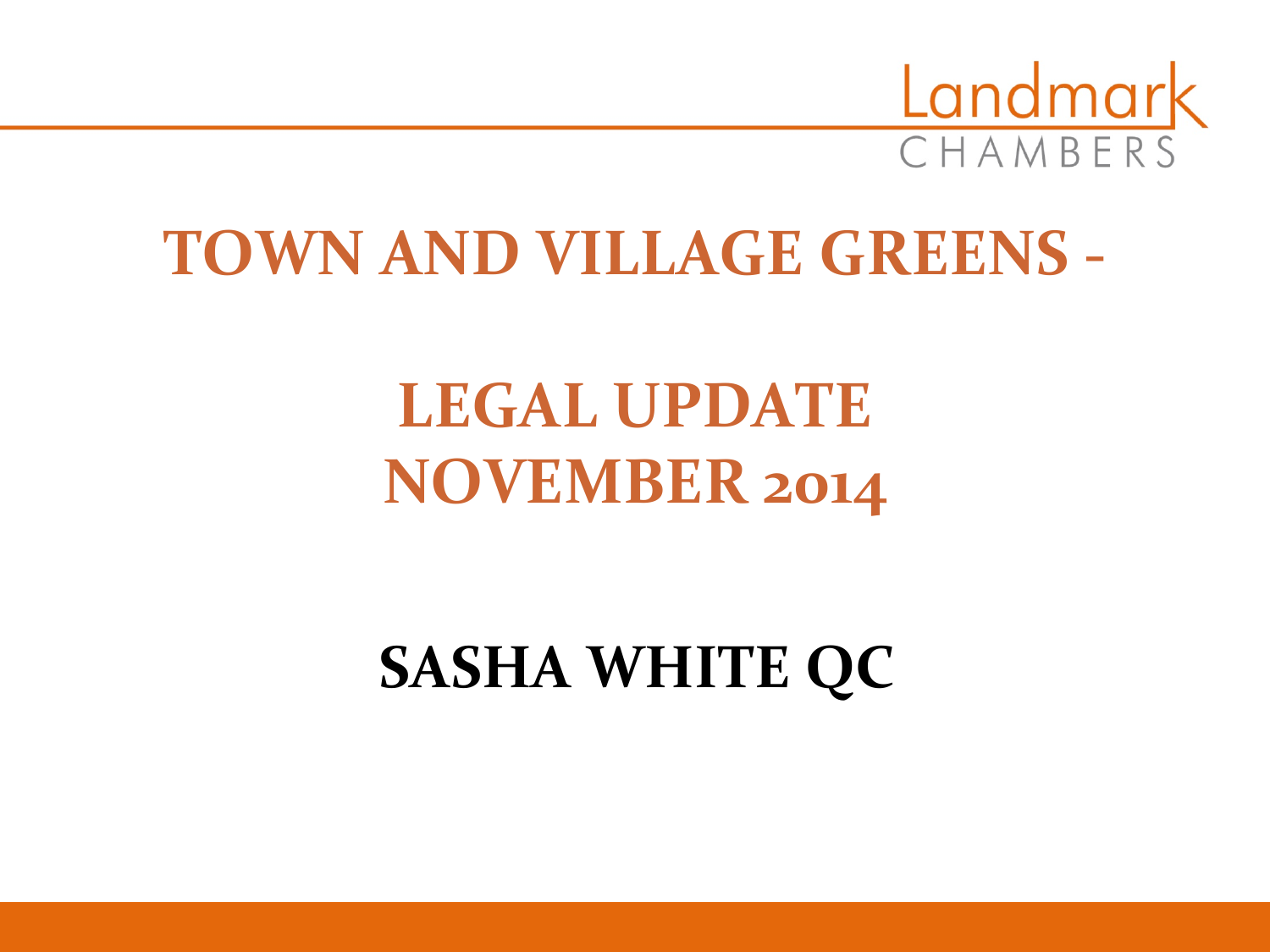### **STRUCTURE OF THE LECTURE**

- ISSUE 1 THE FACTUAL BACKGROUND
- ISSUE 2 THE KEY LEGAL SOURCES.
- ISSSUE 3 THE KEY LEGAL TEST.
- ISSUE 4 THE EFFECT OF REGISTRATION AS VILLAGE GREEN.
- ISSUE 5 THE ISSUE OF TRIGGER AND TERMINATION EVENTS.
- ISSUE 6 WHAT ARE THE REQUIREMENTS OF AN APPLICATION?
- ISSUE 7 WHAT LAND CAN BE REGISTERED AS A VILLAGE GREEN?
- ISSUE 8 HAS THE LAND BEEN USED BY A SIGNIFICANT NUMBER OF INHABITANTS?
- ISSUE 9 HAS THE LAND BEEN USED BY INHABITANTS OF A LOCALITY OR NEIGHBOURHOOD WITHIN A LOCALITY?
- ISSUE 10 HAVE THEY INDULGED IN USE OF THE LAND AS OF RIGHT?
- ISSUE 11 FOR A PERIOD OF 20 YEARS
- ISSUE 12 AND CONTINUE TO DO SO AT THE TIME OF THE APPLICATION
- ISSUE 13 PILOT IMPLEMENTATION AREAS
- ISSUE 14 RECTIFICATION OF THE REGISTER
- ISSUE 15 COMMONS LAW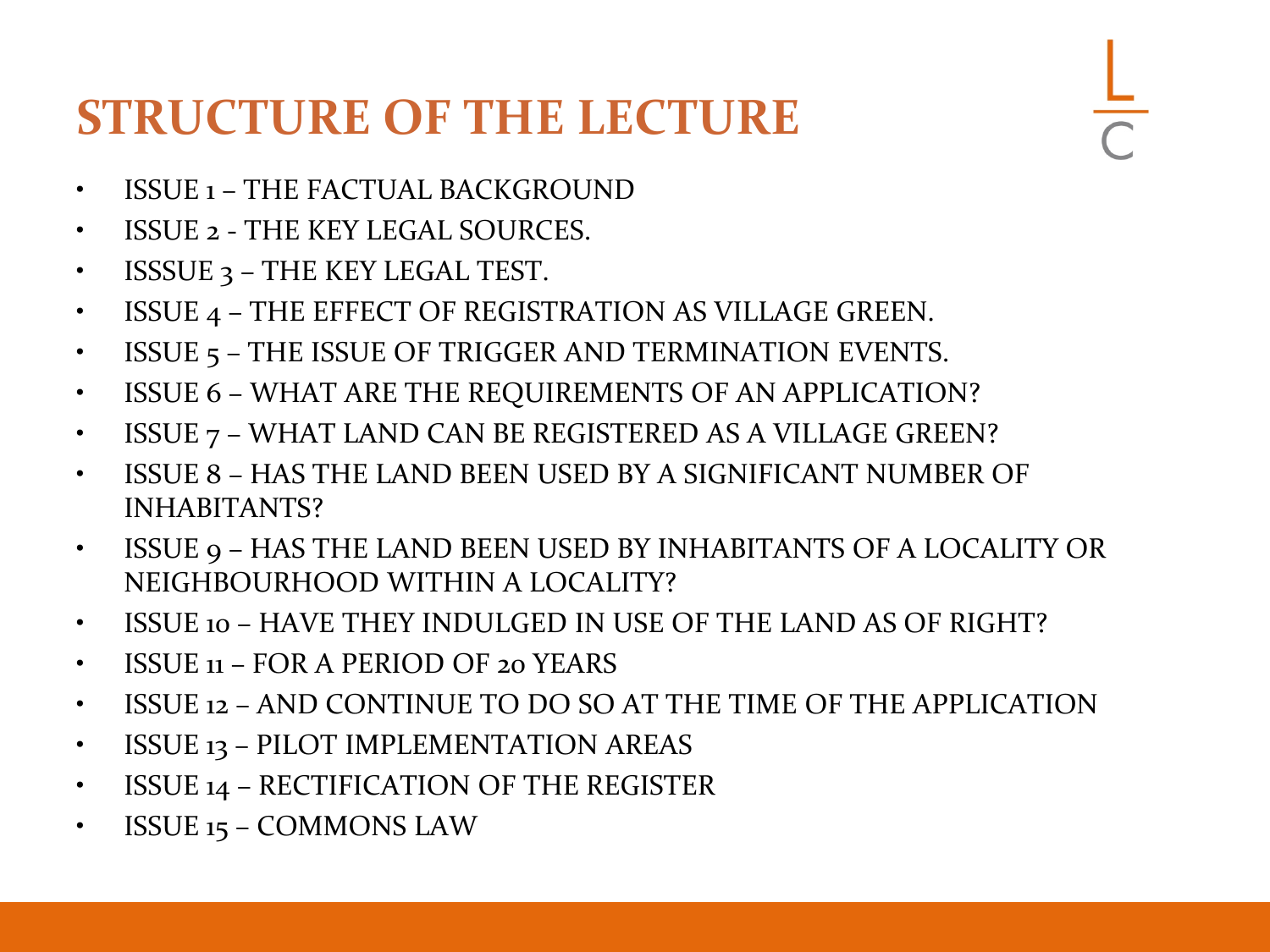## **ISSUE 1 – THE FACTUAL BACKGROUND**

- 185 VILLAGE GREEN APPLICATIONS IN 2009.
- 3650 VILLAGE GREENS IN ENGLAND COVERING 8150 ACRES.
- 220 VILLAGE GREENS IN WALES COVERING 620 ACRES.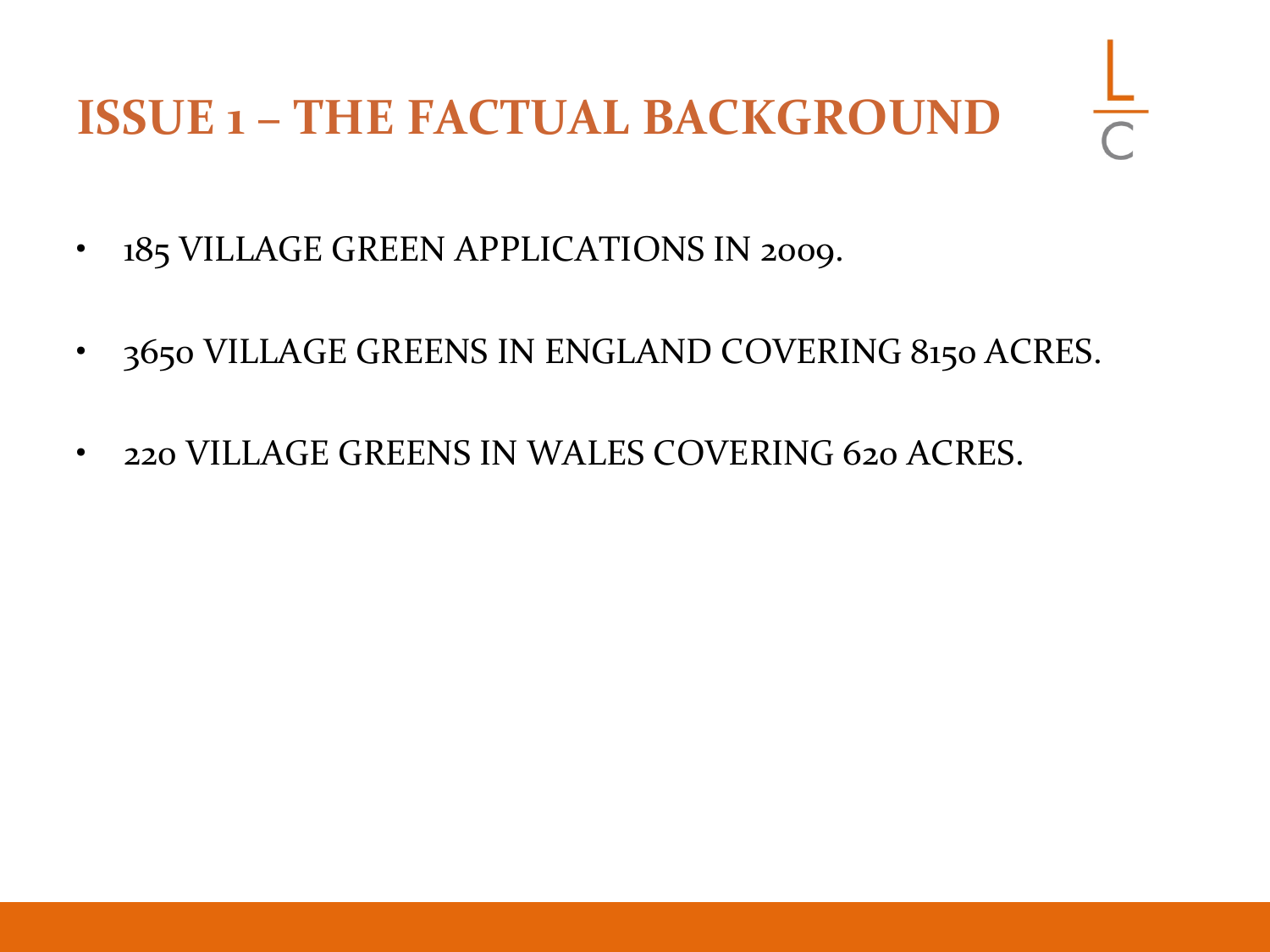### **ISSUE 2 – THE KEY LEGAL SOURCES**

- THE PRINCIPAL LEGISLATION IS NOW CONTAINED IN:
	- THE COMMONS ACT 2006.
	- GROWTH AND INFRASTRUCTURE ACT 2013
	- THE COMMONS (REGISTRATION OF TOWN OR VILLAGE GREENS) (INTERIM ARRANGEMENTS) (ENGLAND) REGULATIONS 2007.
- KEY LEGAL CHANGE IS THE INABILITY TO REGISTER LAND AS VILLAGE GREEN WHERE A TRIGGER EVENT HAS OCCURRED.
- TRIGGER EVENTS ARE SET OUT IN SCHEDULE 1A OF THE 2006 ACT.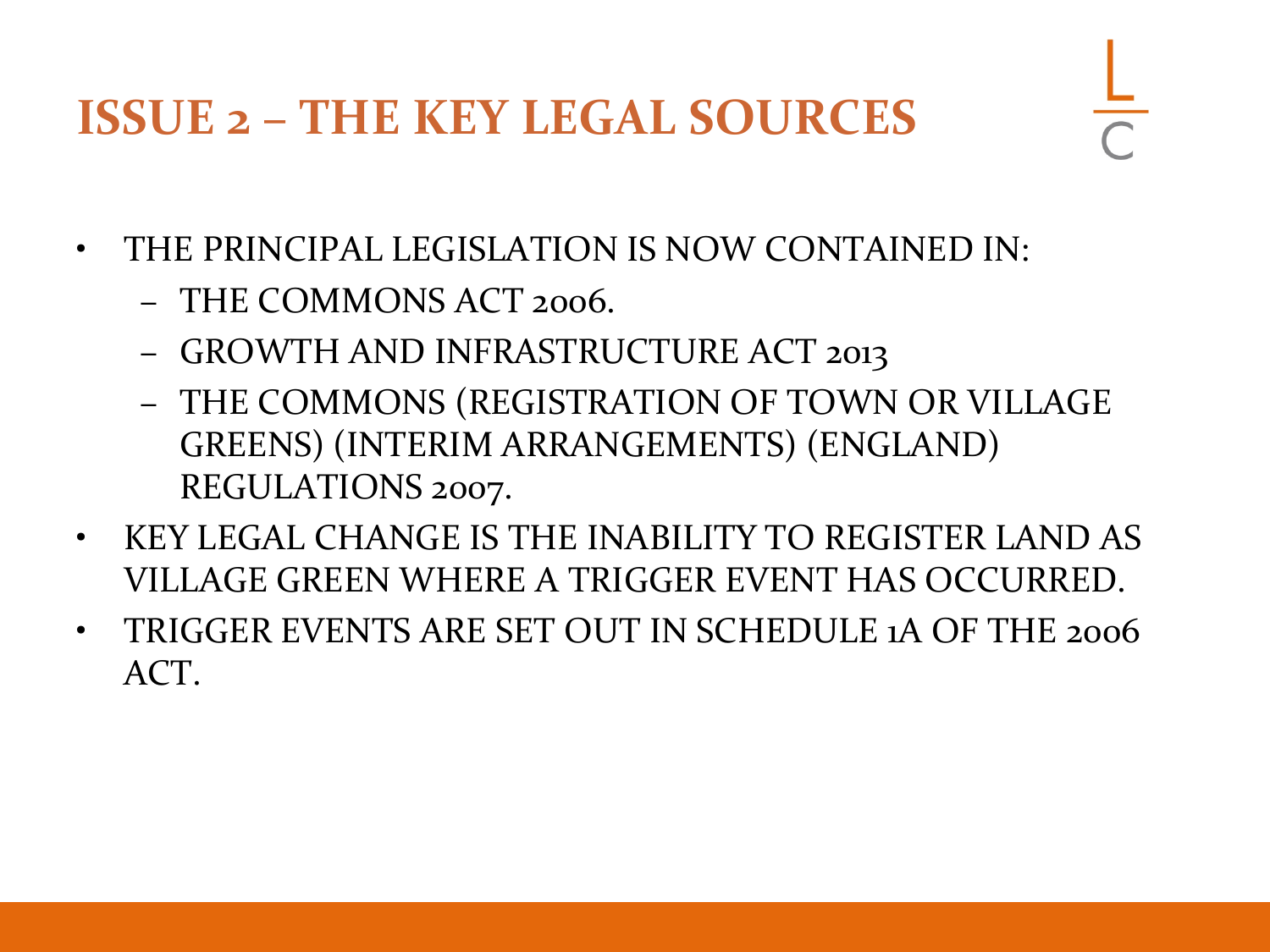**ISSUE 3 – THE KEY LEGAL TEST**

- KEY CRITERIA FOR REGISTRATION IS SET OUT IN SECTION 15(2) OF THE COMMONS ACT 2006 NAMELY
	- "*WHERE A SIGNIFICANT NUMBER OF INHABITANTS OF ANY LOCALITY, OR OF ANY NEIGHBOURHOOD WITHIN A LOCALITY, HAVE INDULGED AS OF RIGHT IN LAWFUL SPORTS OR PASTIMES ON THE LAND FOR A PERIOD OF AT LEAST 20 YEARS*"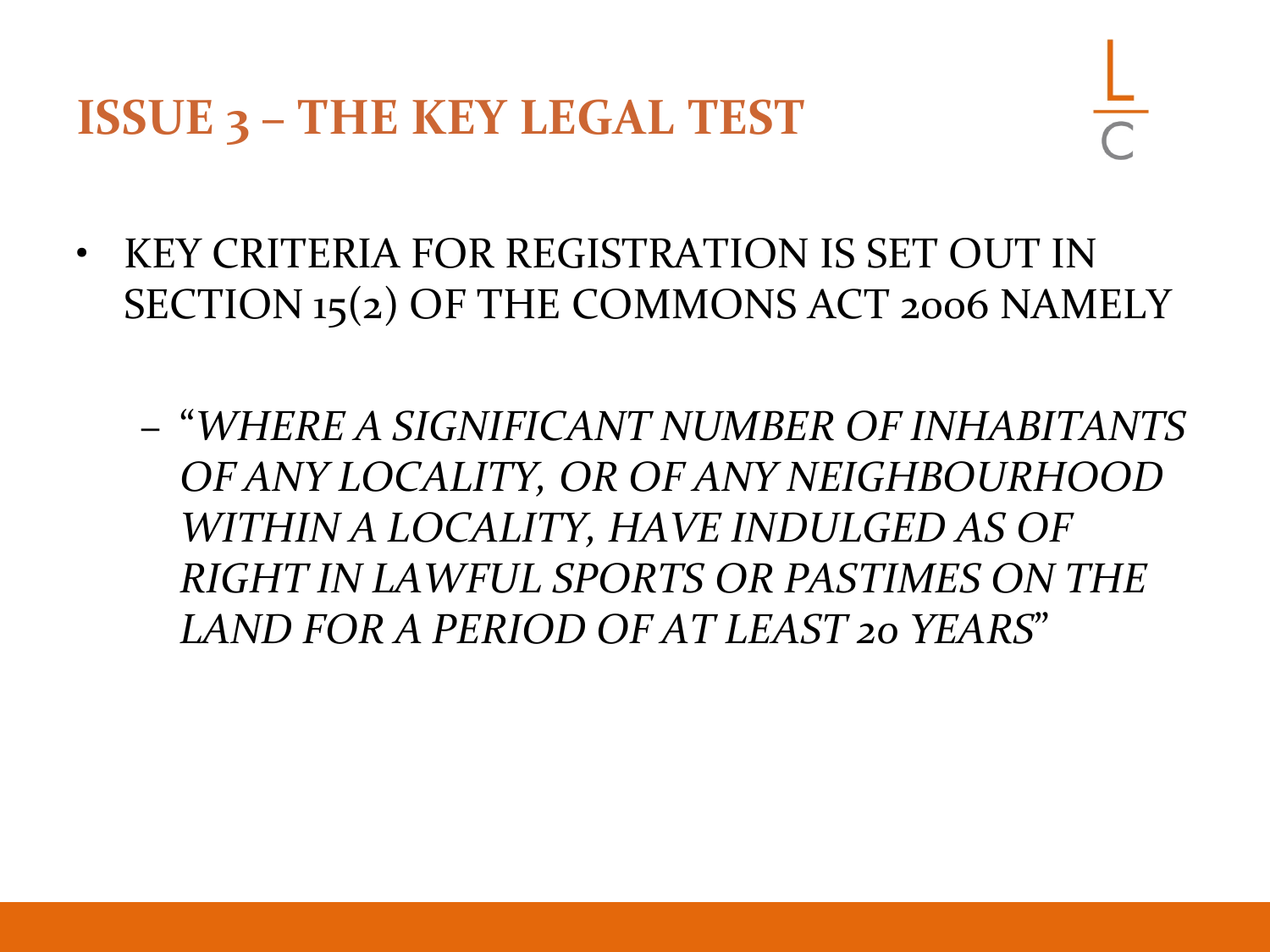# **ISSUE 4 – THE EFFECT OF REGISTRATION AS VILLAGE GREEN.**

- CANNOT BE BUILT UPON IN EFFECT AND MUST REMAIN OPEN.
- SECTION 12 OF THE INCLOSURE ACT 1857 MAKES IT AN OFFENCE TO INTERRUPT THE USE OR ENJOYMENT OF A VILLAGE GREEN.
- SECTION 29 OF THE COMMONS ACT 2006 MAKES IT AN OFFENCE TO PLACE ANY TYPE OF BUILDING ON THE LAND UNLESS IT IS FOR THE BETTER ENJOYMENT OF THE GREEN.

CONSEQUENTLY DESIGNATION AS A VILLAGE GREEN HAS BECOME AN IMPORTANT TOOL FOR OBJECTORS OPPOSED TO DEVELOPMENT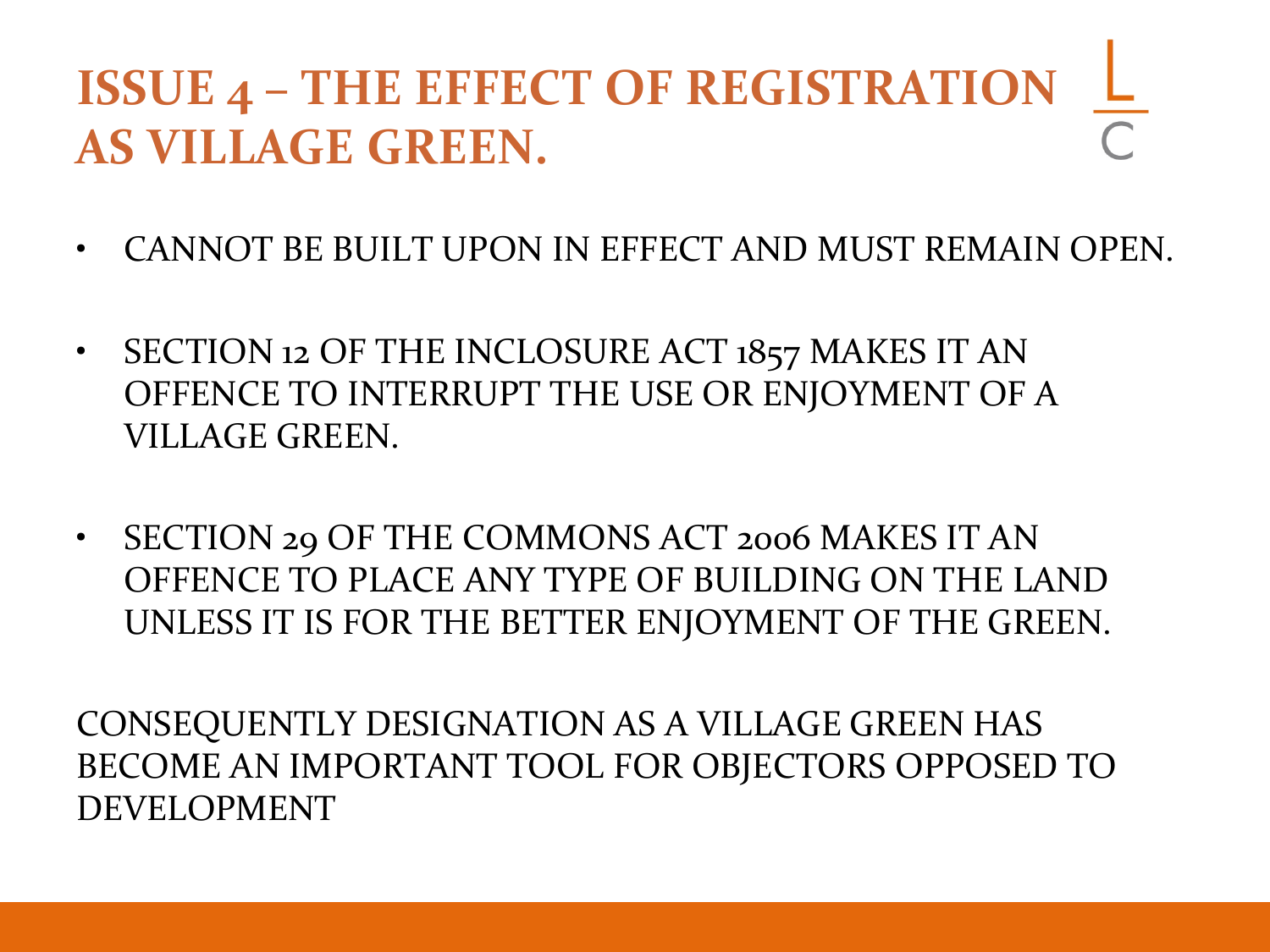## **ISSUE 5 - TRIGGER AND TERMINATION EVENTS**

- SECTION 15(C) AS AMENDED BY GIA 2013 EXCLUDES THE RIGHT TO APPLY FOR A TVG WHEN A TRIGGER EVENT HAS OCCURRED WITHIN THE PLANNING SYSTEM IN RELATION TO THE LAND.
- AT ANY TIME WHEN THE RIGHT TO APPLY IS EXCLUDED THE REGISTRATION AUTHORITY MAY NOT REGISTER THAT LAND AS A GREEN.
- THE RIGHT TO APPLY REMAINS EXCLUDED UNTIL A TERMINATION EVENT OCCURS IN RESPECT OF THE LAND.
- BOTH SET OUT IN SCHEDULE 1A OF THE 2006 ACT.
- TRIGGER EVENTS RELATE TO THE DEVELOPMENT OF LAND SUCH AS APPLICATION FOR PLANNING PERMISSION OR DRAFT LOCAL PLAN THAT IDENTIFIES THE LAND FOR DEVELOPMENT. THERE ARE 14 TRIGGER EVENTS.
- TERMINATING EVENTS ARE SUCH AS WITHDRAWAL OF A PLANNING APPLICATION OR WHERE PERMISSION IS REFUSED AND ALL APPEALS ARE EXHAUSTED.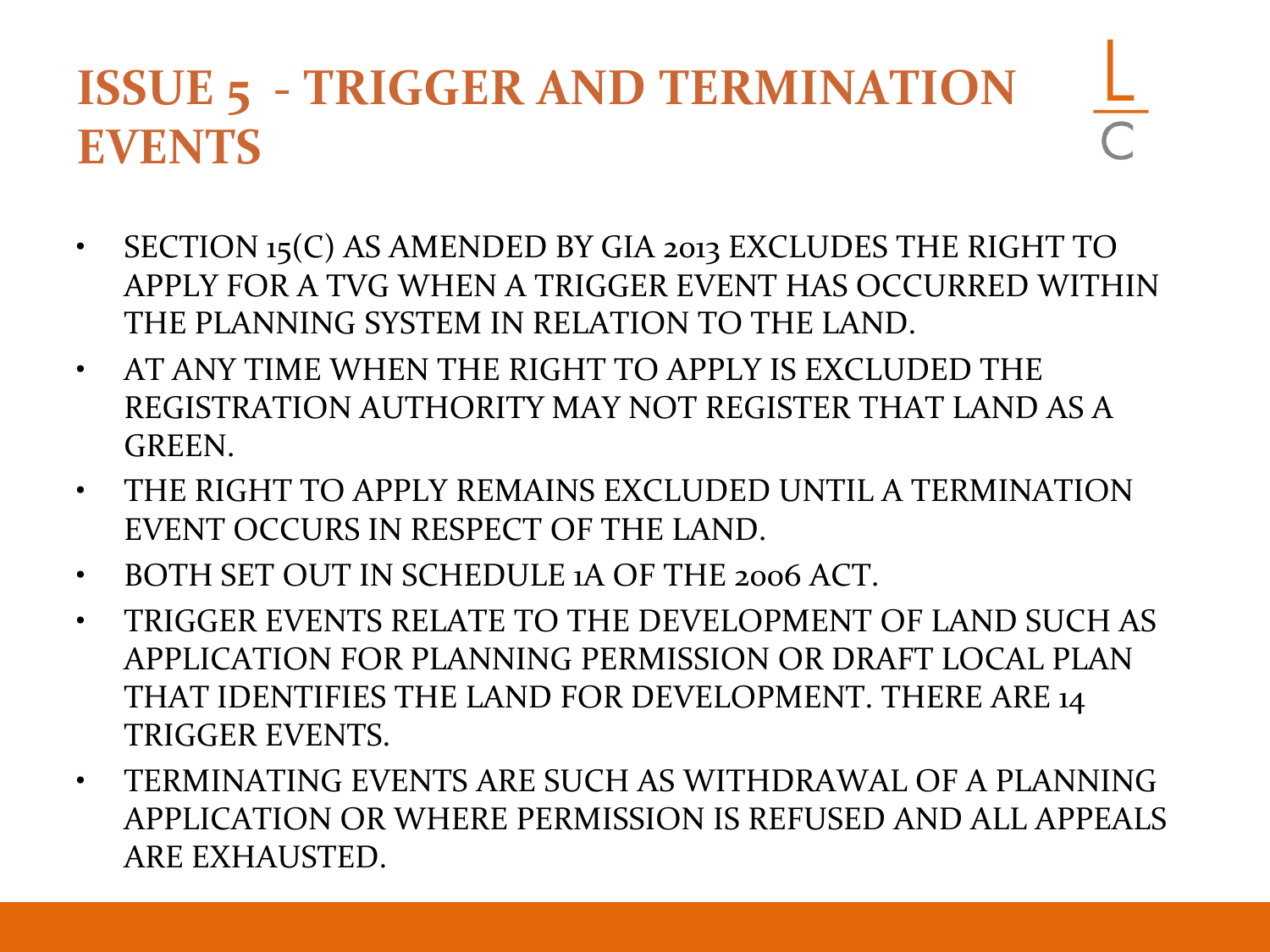## **ISSUE 6 – THE REQUIREMENTS OF AN APPLICATION**

- SECTION 15(1) ENABLES ANY PERSON TO APPLY. APPLICANT DOES NOT NEED TO HAVE USED THE LAND IN THE MATTER ASSERTED.
- IF THE USE HAS CEASED THEN STRICT TIME LIMITS NOW APPLY WITHIN 1 YEARS OF CESSATION. APPLICATIONS SUBMITTED MORE THAN A YEAR AFTER CESSATION MUST THEREFORE FAIL.
- OPEN NOW TO LANDOWNERS TO REGISTER LANDOWNER STATEMENTS WHICH PREVENT LAND BEING REGISTERED AS TVG.
- THE ONUS OF PROVING THAT THE LAND HAS BECOME A TOWN OR VILLAGE GREEN LIES UPON THE APPLICANT. LJ PILL IN **R V SUFFOLK EX PARTE STEED** STATED IT IS NO TRIVIAL MATTER FOR A LANDOWNER TO HAVE LAND REGISTERED AS A VILLAGE GREEN SO IT MUST BE PROPERLY AND STRICTLY PROVED.
- IN **BERESFORD [2004]** LORD BINGHAM OBSERVED IT IS ACCORDINGLY NECESSARY THAT ALL THE INGREDIENTS OF THIS DEFINITION SHOULD BE MET BEFORE LAND IS REGISTERED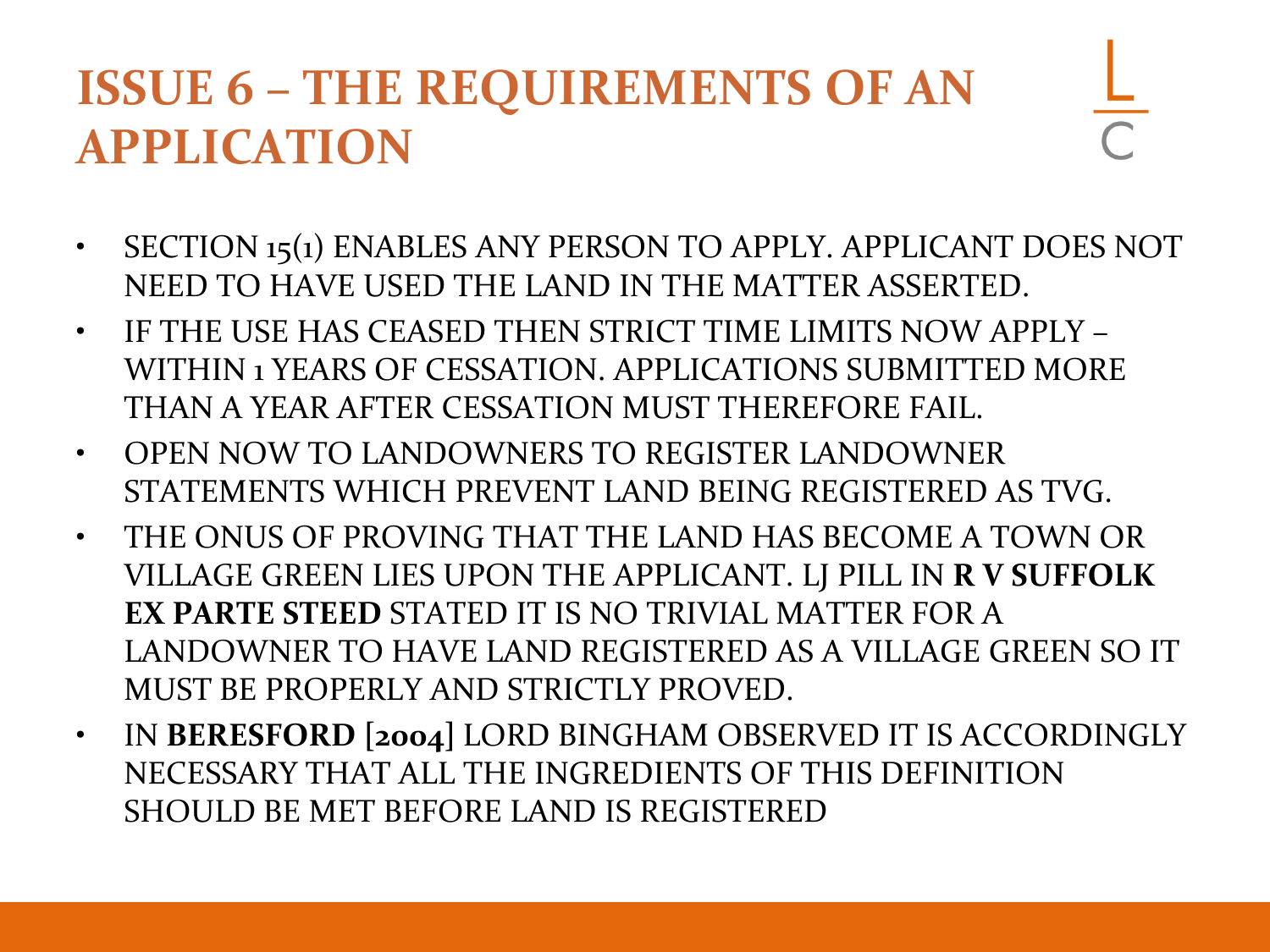### **ISSUE 6 – LANDOWNER STATEMENTS**

- LANDOWNER STATEMENT BRINGS TO AN END ANY RECREATIONAL USE AS OF RIGHT OVER LAND TO WHICH THE STATEMENT APPLIES.
- THE EFFECT OF A LANDOWNER STATEMENT IS IN LAW TO INTERRUPT ANY SUCH PERIOD OF USE AS OF RIGHT.
- DOES NOT PREVENT A FUTURE PERIOD OF 20 YEARS BEING ACCRUED FROM THAT DATE.
- SUCH A STATEMENT IS RECORDED IN THE REGISTER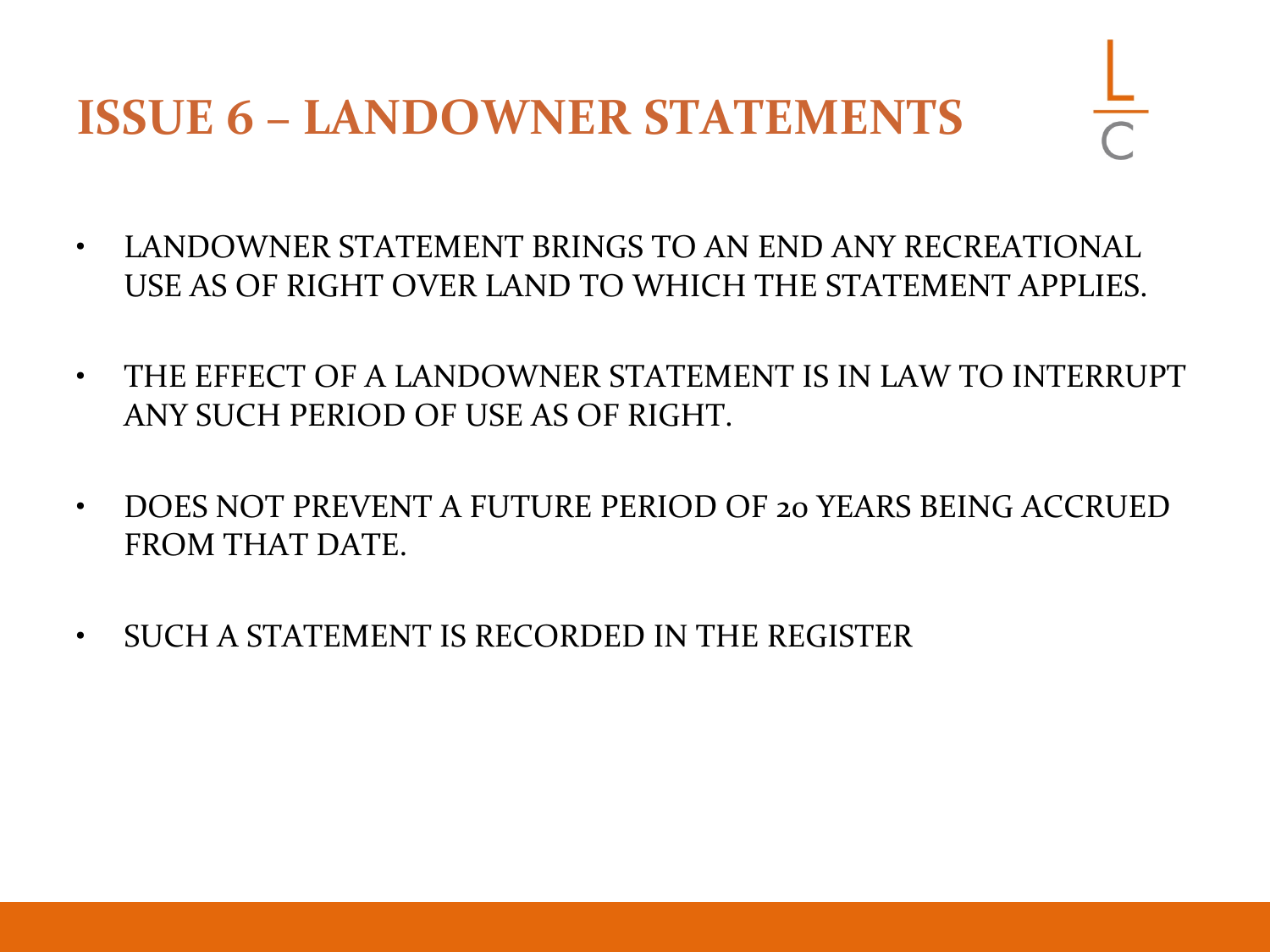#### **ISSUE 7 – WHAT LAND CAN BE REGISTERED AS VILLAGE GREEN**

- 
- OPEN TO REGISTRATION AUTHORITY TO REGISTER A SMALLER AREA BUT NOT A GREATER AREA THAN THAT APPLIED FOR – **OCC V OCC.**
- **NEWHAVEN CASE** HEARD IN SUPREME COURT 10 DAYS AGO AREA OF BEACH WITHIN OPERATIONAL AREA OF NEWHAVEN PORT COULD BE REGISTERED AS VILLAGE GREEN DECIDED BY C OF APPEAL. KEY ISSUE FOR THE SC IS WHETHER THE CONSEQUENCES OF REGISTRATION TO THE LANDOWNER IS PART OF THE STATUTORY TEST OR NOT.
- ADDITIONALLY HELD THAT A TIDAL BEACH COULD BE REGISTERED.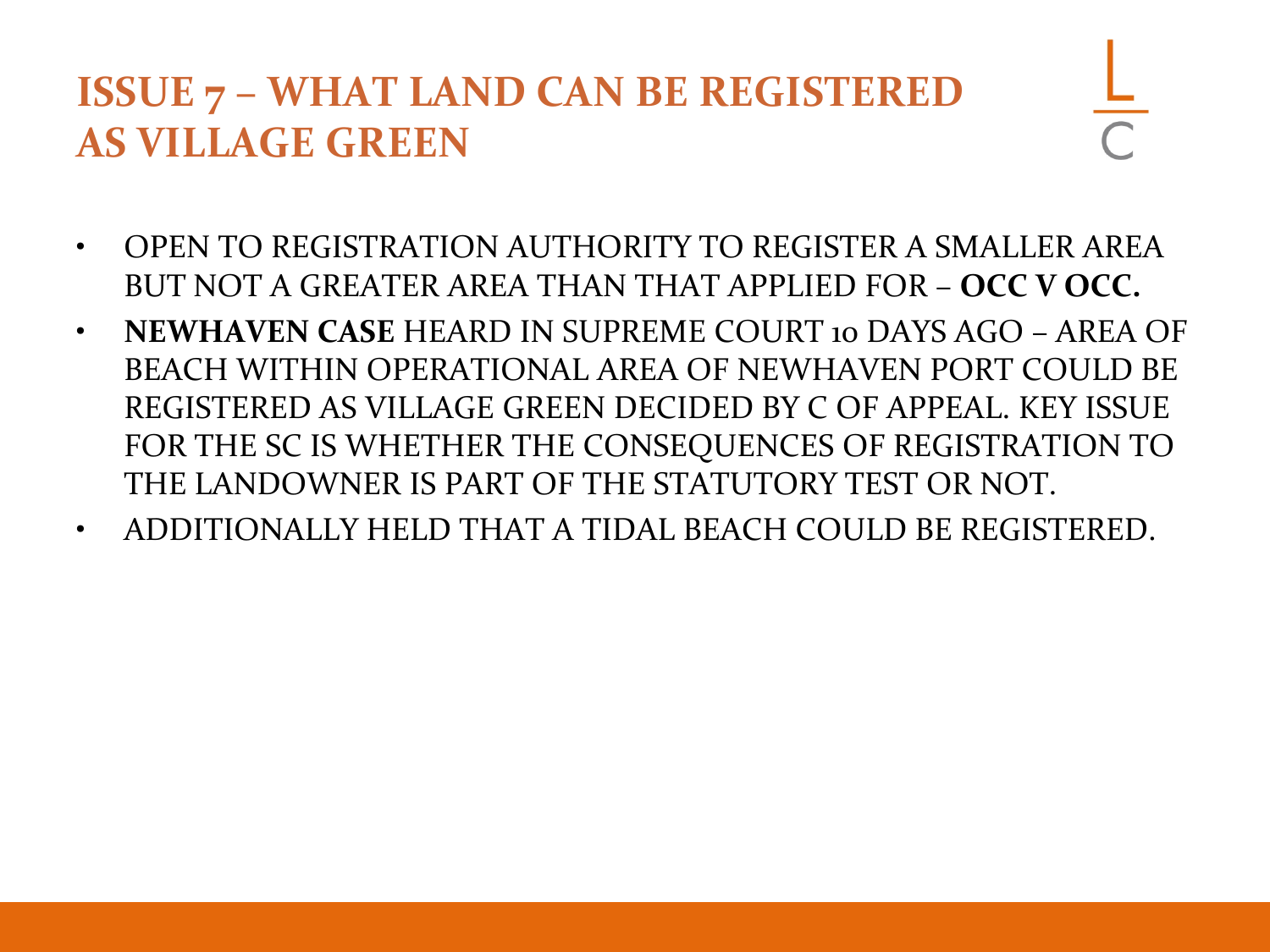#### **ISSUE 8 – HAS THE LAND BEEN USED BY A SIGNIFICANT NUMBER OF INHABITANTS?**

- THOSE USING THE LAND MUST BE A SIGNIFICANT NUMBER OF THE INHABITANTS.
- SULLIVAN J IN **R (OTA ALFRED McALPINE HOMES) V STAFFORDSHIRE CC [2002]** EXPLAINED THAT THE WORD SIGNIFICANT IS AN ORDINARY WORD IN ENGLISH AND IS NOT USEFULLY PARAPHRASED.
- "WHAT MATTERS IS THAT THE NUMBER OF PEOPLE USING THE LAND IN QUESTION HAS TO BE SUFFICIENT TO INDICATE THAT THE USE OF THE LAND SIGNIFIES THAT IT IS IN GENERAL USE BY THE LOCAL COMMUNITY FOR INFORMAL RECREATION, RATHER THAN OCCASIONAL USE BY INDIVIDUALS OR TRESPASSERS"
- ONLY USER BY A SIGNIFICANT NUMBER OF INHABITANTS OF THE LOCALITY OR NEIGHBOURHOOD OF A LOCALITY WILL SUFFICE – **LEEDS GROUP V LEEDS CITY COUNCIL [2012]**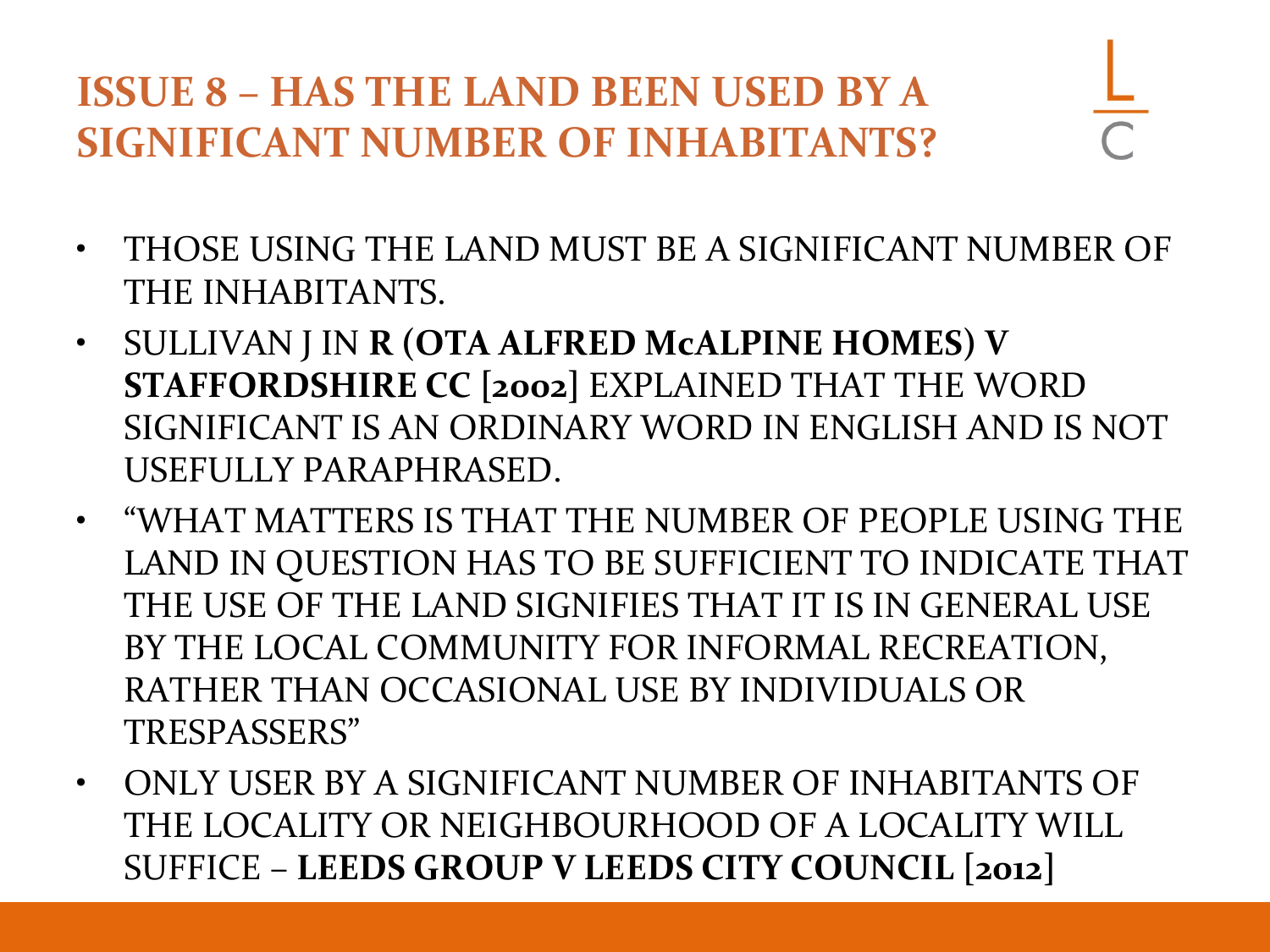**ISSUE 9 – HAS THE LAND BEEN USED BY INHABITANTS OF A LOCALITY OR A NEIGHBOURHOOD OF A LOCALITY?**

- NEEDS TO BE AN AREA CAPABLE OF DEFINITION.
- LOCALITY NEEDS TO BE AN AREA CAPABLE OF BEING DEFINED BY SOME DIVISION KNOWN IN LAW SUCH AS A PARISH OR LOCAL GOVERNMENT AREA – **MoD v WILTSHIRE CC** [1995]
- NEIGHBOURHOOD HAS TO HAVE A DEGREE OF COHESIVENESS SEE **CHELTENHAM BUILDERS V SOUTH GLOS DC** [2004]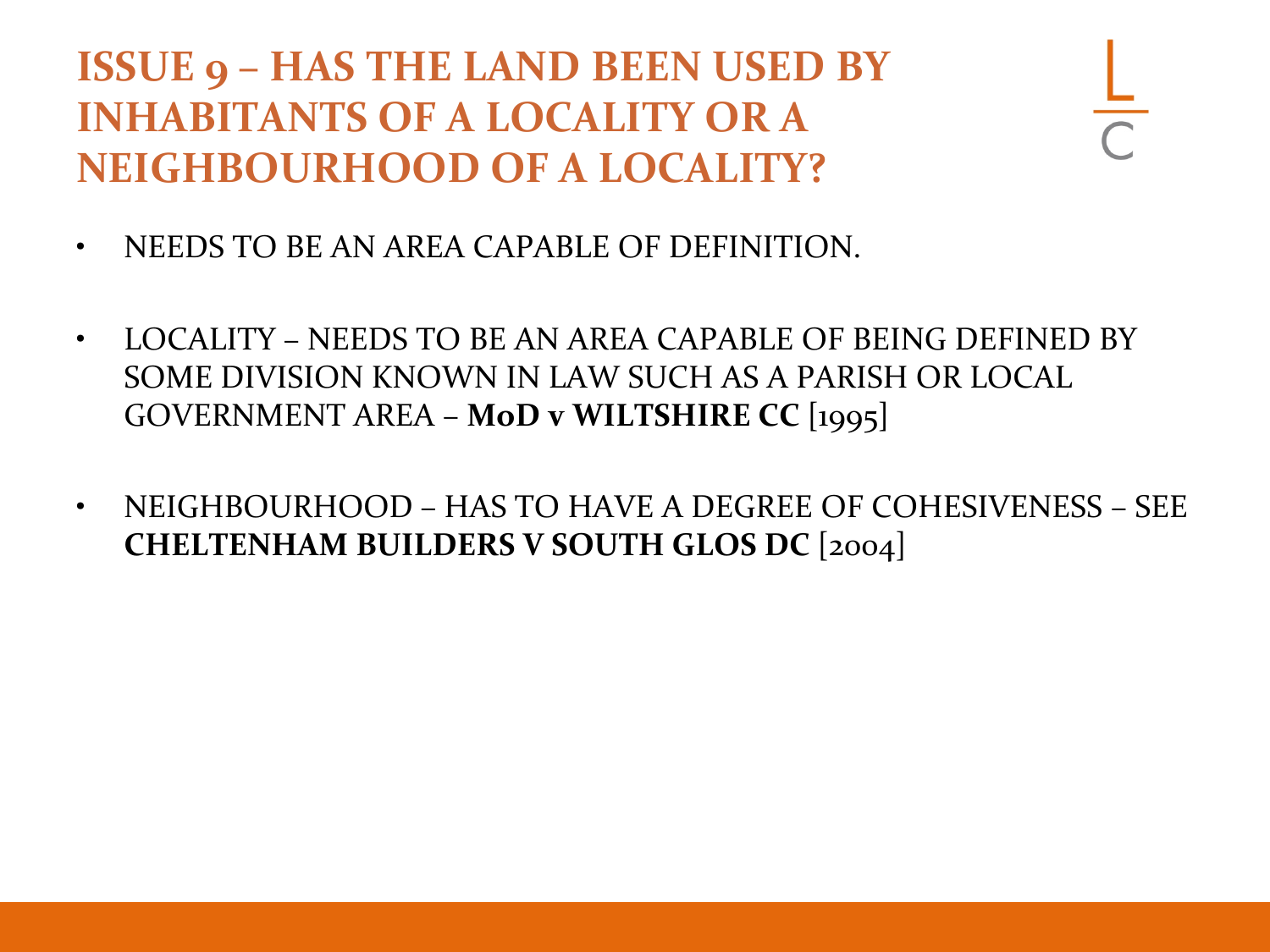#### **ISSUE 10 – HAVE THEY INDULGED IN THE USE OF THE LAND AS OF RIGHT?**

- SEE LORD HOFFMAN IN **SUNNINGWELL** FOR THE USE OF THE LAND TO HAVE BEEN AS OF RIGHT – IT HAS TO HAVE BEEN NOT BY FORCE, NOR STEALTH NOR WITH THE LICENCE OF THE OWNER.
- IT IS NOT NECESSARY TO SHOW THAT THE USERS SUBJECTIVELY BELIEVED THAT THEY HAD THE RIGHT TO USE THE LAND. THE TEST IN ESSENCE IS OBJECTIVE.
- THE USER HAS TO CARRY THE OUTWARD APPEARANCE OF USER AS OF RIGHT AND IT MUST BE SHOWN THAT THEIR USE IS SUCH THAT IT GIVES THE OUTWARD APPEARANCE TO THE REASONABLE LANDOWNER THAT THEIR USE IS BEING ASSERTED AND CLAIMED AS OF RIGHT – **LEWIS AT PARAGRAPH 35.**
- SUPREME COURT STATED IN **LEWIS [2010] V REDCAR** THAT THE ASSERTION OF THE PUBLIC RIGHT HAD TO BE REGARDED AS AN ASSERTION OF A PUBLIC RIGHT SO IT WAS REASONABLE TO EXPECT A LANDOWNER TO RESIST OR RESTRICT THE USER IF HE WISHED TO AVOID THE POSSIBILITY OF REGISTRATION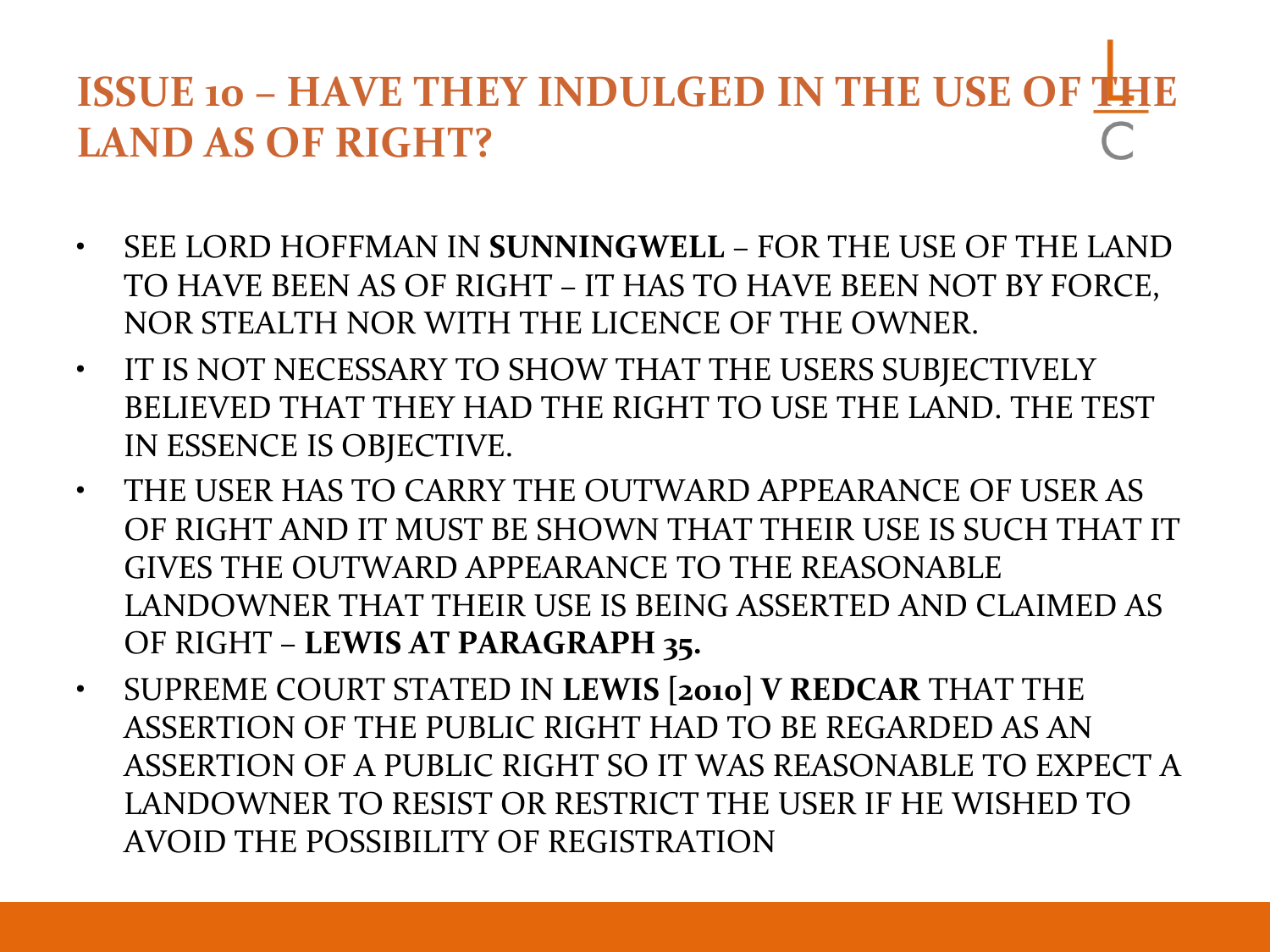## **ISSUE 10 – AS OF RIGHT (CONTINUED)**

- USE BY FORCE MEANS NOT ONLY BY PHYSICAL FORCE BUT ALSO IN THE FACE OF THE CONTINUING PROTEST BY THE LANDOWNER. IF THE LANDOWNER HAS TAKEN STEPS WHICH WOULD HAVE BEEN SUFFICIENT TO NOTIFY LOCAL INHABITANTS THAT THEY SHOULD NOT TRESPASS ON HIS LAND THEN THE LANDOWNER HAS DONE ALL THAT IS REQUIRED TO MAKE THE USE OF HIS LAND CONTENTIOUS – **LEWIS AT PARGRAPH 93.**
- USE BY STEALTH MEANS THAT THE USE HAS TAKEN PLACE IN SUCH A WAY THAT THE LANDOWNER DID NOT AND COULD NOT KNOW OF SUCH USE, SUCH AS USING THE LAND IN THE MIDDLE OF THE NIGHT.
- USE BY PERMISSION OR LICENCE WAS EXPLORED IN **R V CITY OF SUNDERLAND EX PARTE BERESFORD** [2003] BY THE HOUSE OF LORDS WHEN DECIDED THAT A LICENCE CAN BE EXPRESS OR IMPLIED WHERE THE FACTS WARRANT SUCH AN IMPLICATION.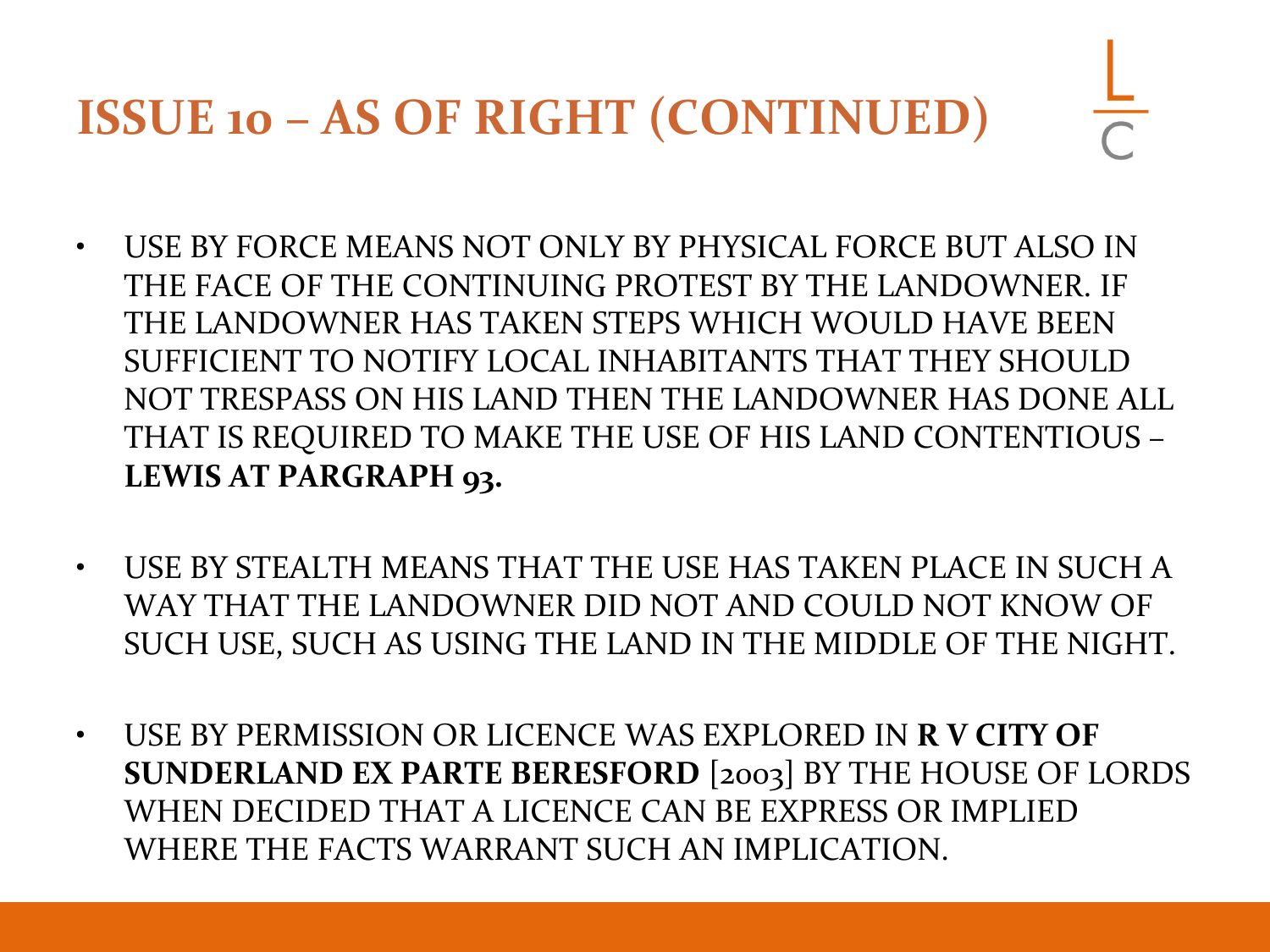# **ISSUE 10 – AS OF RIGHT (CONTINUED)**

- RECENTLY CONSIDERED BY SUPREME COURT IN **BARKAS. [2014]**
- WHERE LAND IS HELD UNDER STATUTORY POWERS FOR RECREATIONAL PURPOSES THE PUBLIC HAVE A STATUTORY RIGHT TO USE THE LAND FOR RECREATIONAL PURPOSES.
- SO WHERE SUCH USE TAKES PLACE IT IS AS OF RIGHT AND NOT AS TRESPASSER SO NO QUESTION OF USE AS OF RIGHT WITHIN SECTION 15(2) OF THE COMMONS ACT 2006 COULD ARISE.
- AN LPA WOULD ASSUME THE USERS WERE EXERCISING THEIR STATUTORY RIGHT TO USE THE LAND.
- IT WOULD BE IMPOSSIBLE FOR THE LANDOWNER TO INFER THAT MEMBERS USING THE LAND AS OF RIGHT.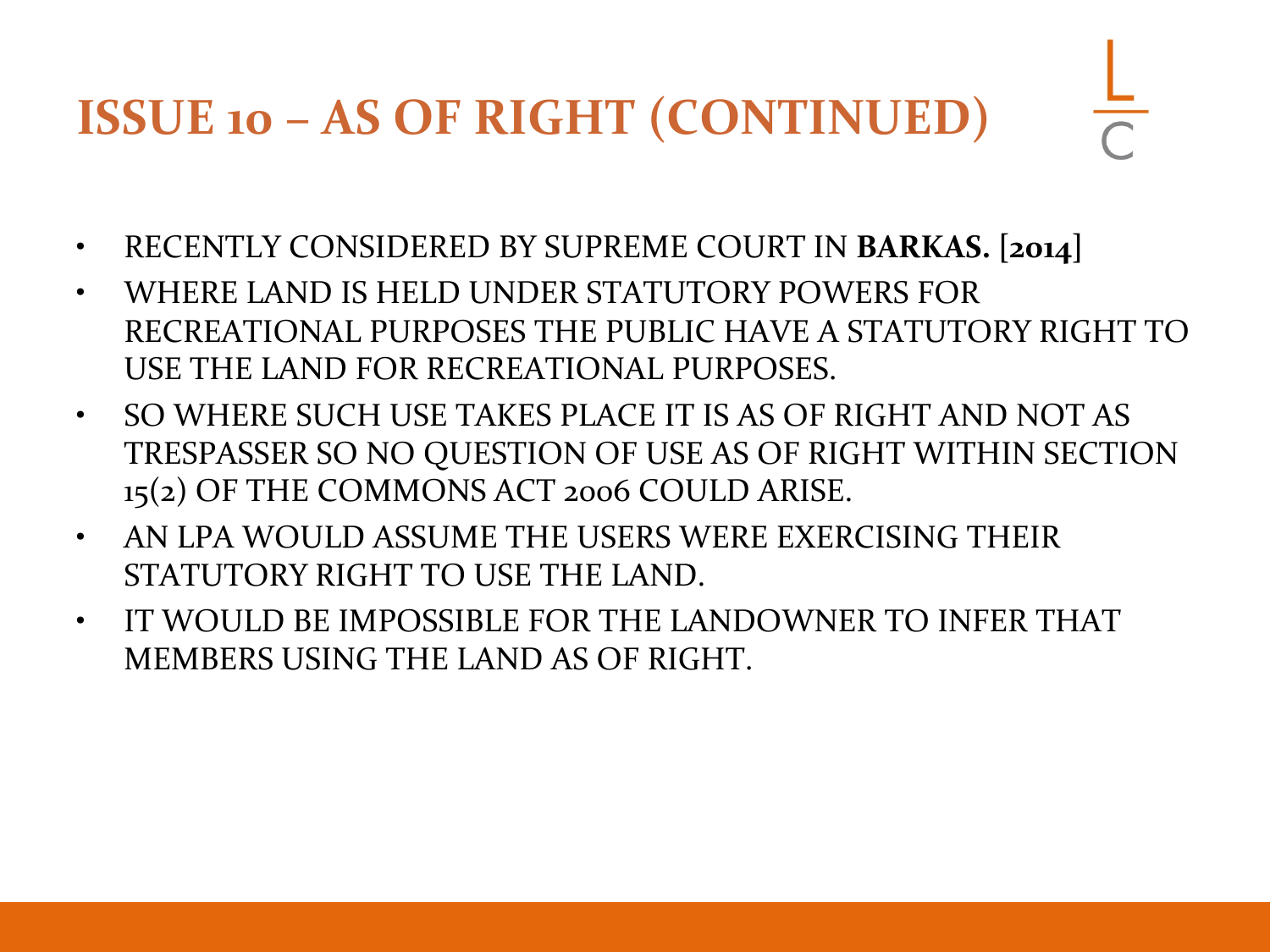**ISSUE 11 – FOR A PERIOD OF 20 YEARS**

- LAW REQUIRES THAT LOCAL INHABITANTS HAVE USED THE LAND FOR NOT LESS THAN 20 YEARS.
- THAT PERIOD SHOULD CONTINUE UP TO THE DATE OF THE APPLICATION.
- IN **OXFORDSHIRE CC V OXFORD CITY COUNCIL** LORD HOFFMAN CONFIRMED THE PERIOD OF 20 YEARS MUST BE CONTINUOUS.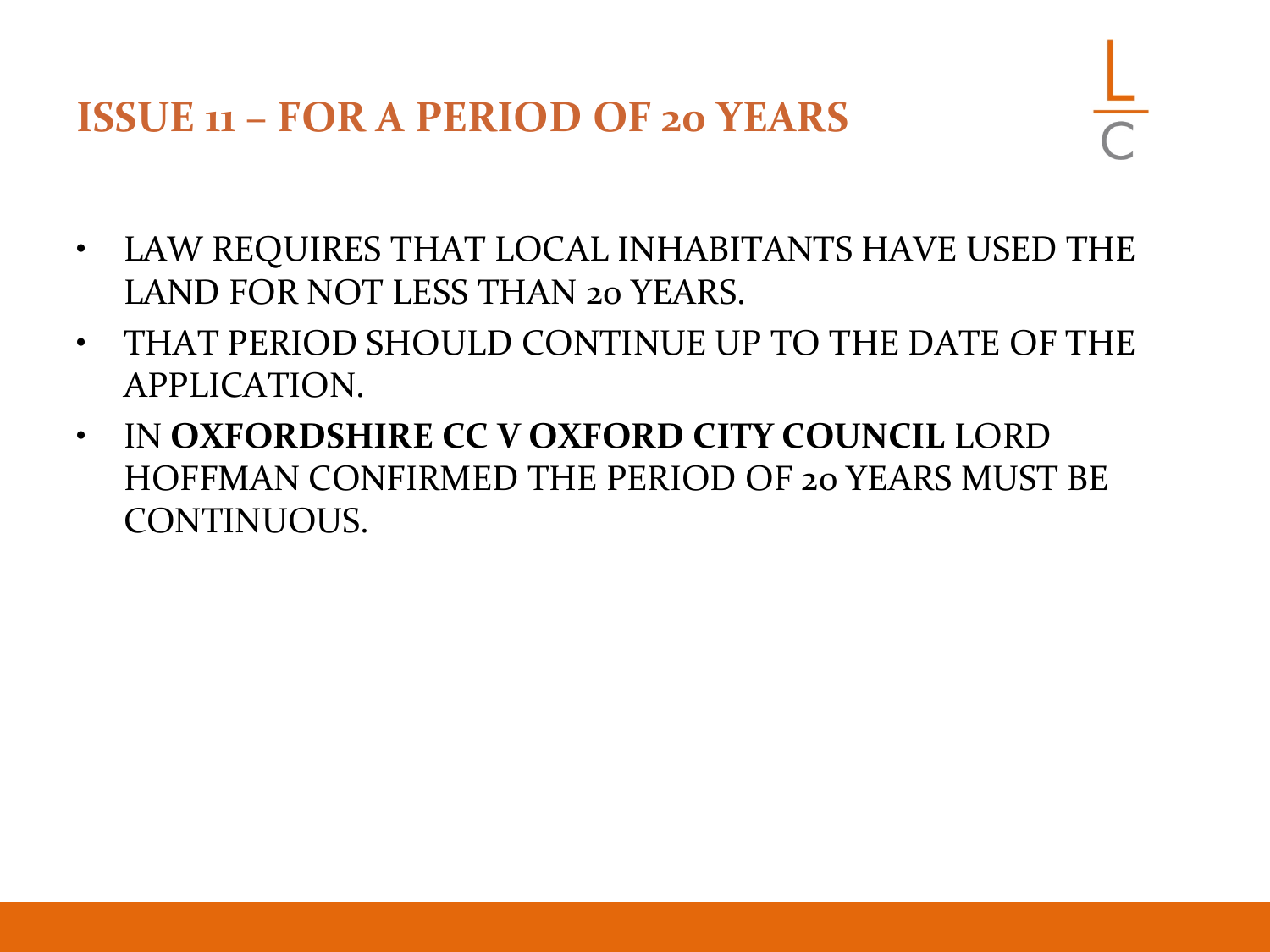#### **ISSUE 12 – AND CONTINUE TO DO SO AT THE TIME OF THE APPLICATION?**

- FOR LAND TO BECOME A TVG IT HAS TO BE USED FOR LAWFUL SPORTS OR PASTIMES – **SUNNINGWELL PC DECISION**
- SPORT OR PASTIME MUST FALL WITHIN THE COMPOSITE CLASS WHICH INCLUDES THOSE ACTIVITIES WHICH ARE PROPERLY CONSIDERED TO BE A SPORT OR PASTIME.
- DOG WALKING AND PLAYING WITH CHILDREN WILL SUFFICE.
- BUT USE OF A PUBLIC FOOTPATH DOES NOT CREATE SUCH A RIGHT
- CAR PARKING NOT ACCEPTABLE **SOUTHAMPTON CORP.**
- FISHING ACCEPTABLE.
- PICKING BLACKBERRIES ACCEPTABLE.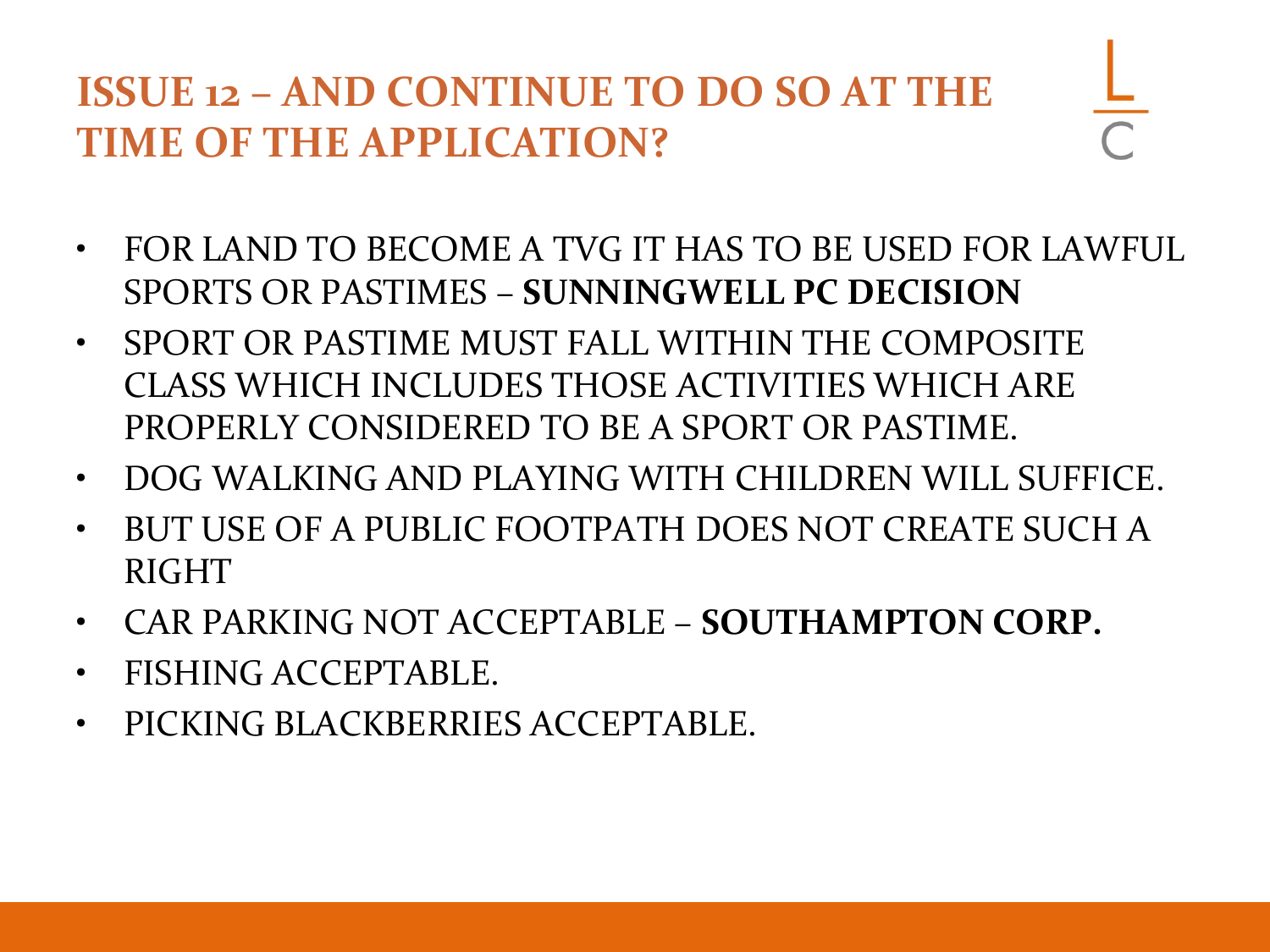**ISSUE 13 – PILOT IMPLEMENTATION AREAS**

- 7 AREAS WHICH ARE SUBJECT TO THE PILOT IMPLEMENTATION PROVISIONS – APPLIES TO NON-UNITARTY AUTHORITIES IN DEVON AND KENT, CORNWALL, HERTFORDSHIRE, HEREFORDSHIRE, LANCASHIRE (NOT BLACKPOOL) AND BLACKBURN AND DARWEN.
- SEE DEFRA GUIDANCE GUIDANCE TO APPLICANTS IN PILOT IMPLEMENTATION AREAS.

KEY DIFFERENCE IS USE OF FORM C9 WHICH CAN BE OBTAINED FROM THESE PILOT IMPLEMENTATION AUTHORITIES.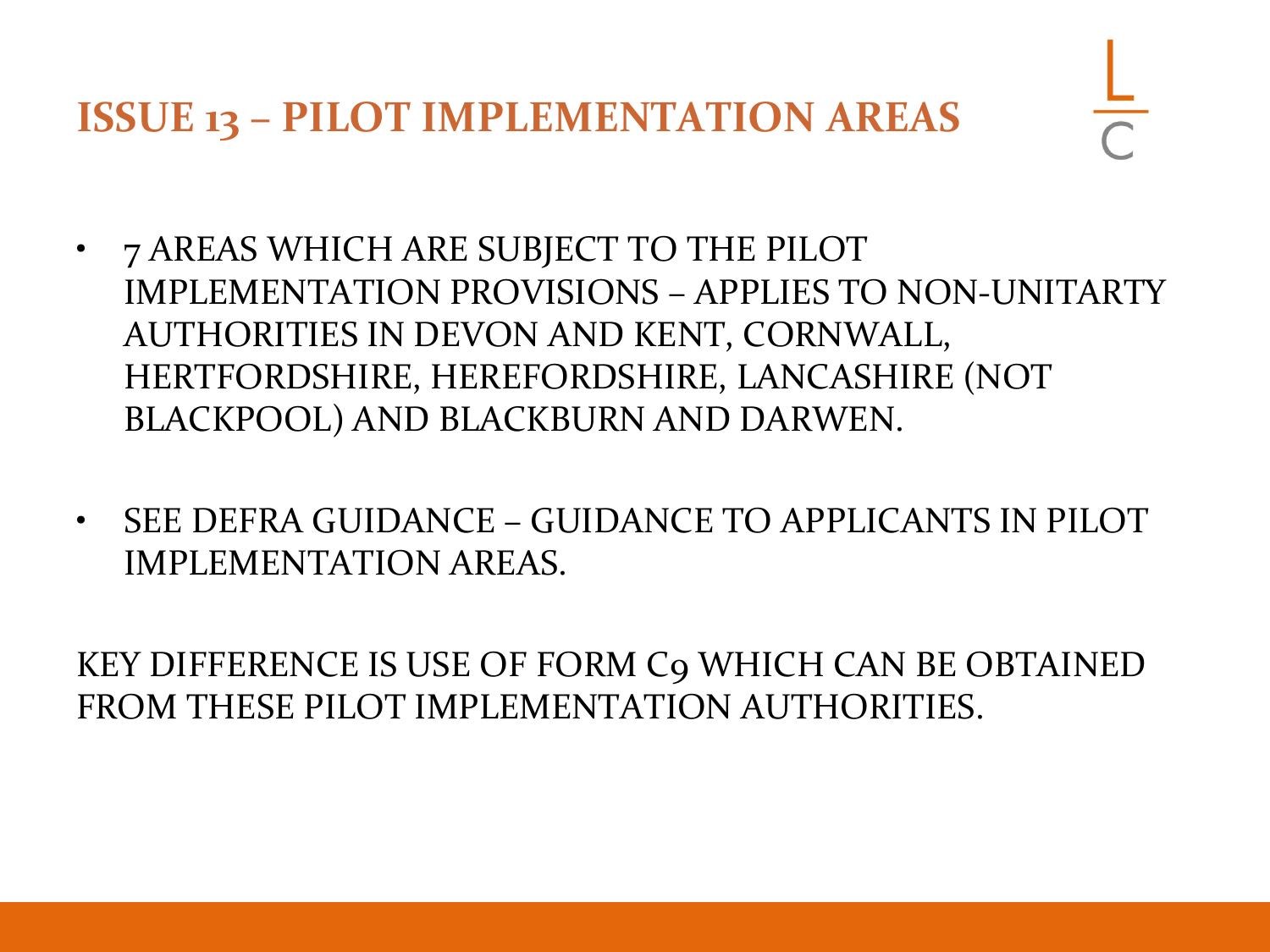# **ISSUE 14 – RECTIFICATION OF REGISTER**

- SUPREME COURT CONSIDERED 2 CASES IN FEBRUARY 2014 -**BETTERMENT PROPERTIES AND PADDICO**.
- SUPREME COURT RULED THJAT DELAYS OF FOUR YEARS [BETTERMENT] AND 12 YEARS [PADDICO] WERE ACCEPTABLE UNDER THE PROVISIONS OF SECTION 14(B) OF THE COMMONS REGISTRATION ACT 1965 IN THAT THERE WERE NOT PREJUDICIAL TO ANY PARTY AND THEREFORE THE ENTRIES ON THE REGISTERS SHOULD BE RECTIFIED.
- IN BETTERMENT THE LAND REGISTERED IN 2001.
- IN PADDICO LAND REGISTERED IN 1997.
- SUPREME COURT DETERMINED THAT IN BOTH CASES SECTION 14 DID NOT CONTAIN ANY TIME LIMIT FOR SUCH APPLICATIONS.
- UNDER SECTION 14 ANY PARTY CAN APPLY FOR RECTIFICATION OF THE REGISTER IF NEW EVIDENCE COMES TO LIGHT.